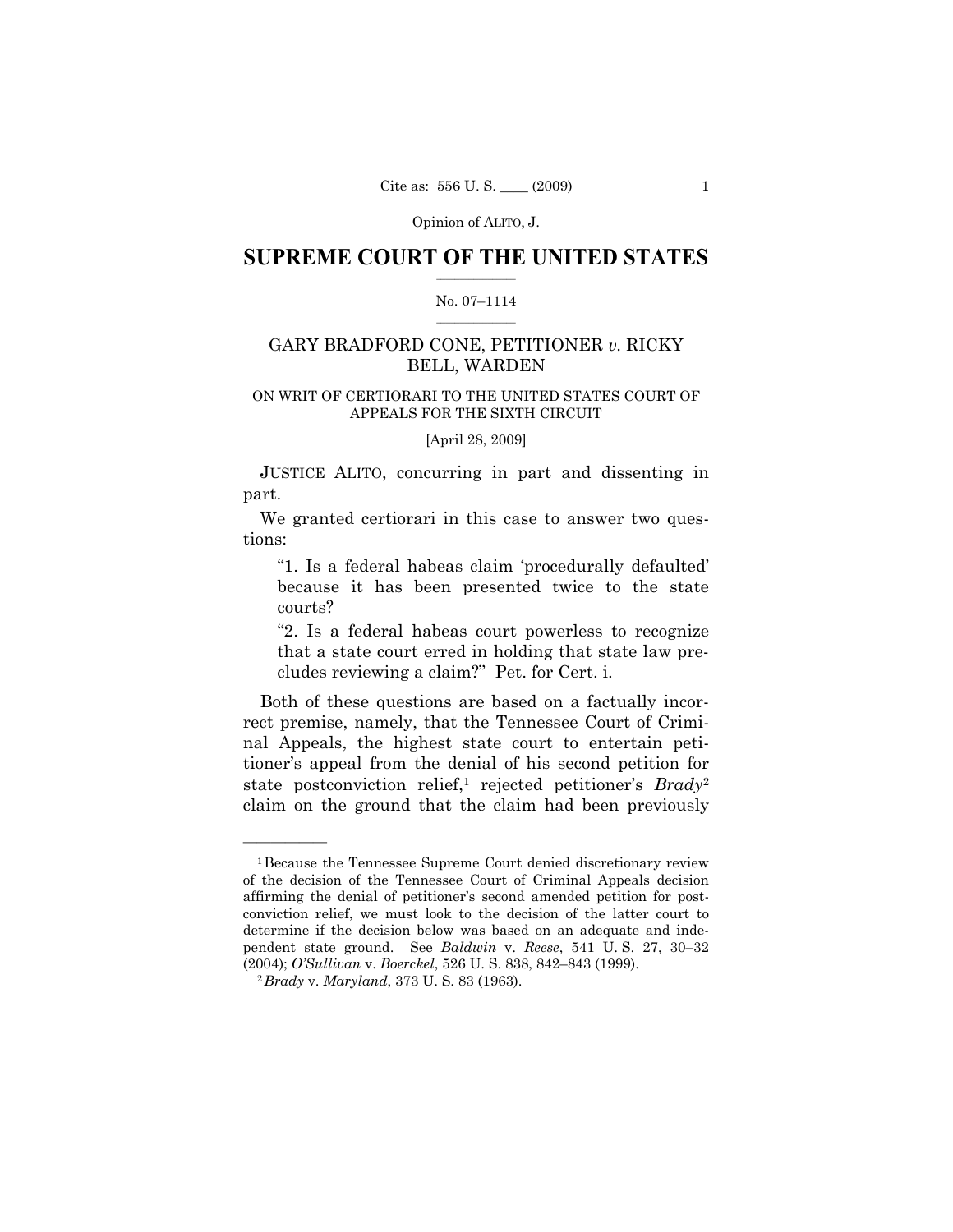#### 2 CONE *v.* BELL

#### Opinion of ALITO, J.

decided by the Tennessee Supreme Court in petitioner's direct appeal. Petitioner's argument is that the State Supreme Court did not decide any *Brady* issue on direct appeal, that the Tennessee Court of Criminal Appeals erred in holding otherwise, and that the Sixth Circuit erred in concluding that the *Brady* claim had been procedurally defaulted on this ground. Petitioner is quite correct that his *Brady* claim was not decided on direct appeal, and the Court in the present case is clearly correct in holding that a second attempt to litigate a claim in state court does not necessarily bar subsequent federal habeas review. See *ante*, at 8–9.

 But all of this is beside the point because the Tennessee Court of Criminal Appeals did not reject petitioner's *Brady*  claim on the ground that the claim had been previously determined on direct appeal. Rather, petitioner's *Brady*  claim was simply never raised before the Tennessee Court of Criminal Appeals, and that court did not rule on the claim at all.

 Because the Sixth Circuit's decision on the issue of procedural default rests on the same mistaken premise that the Tennessee Court of Criminal Appeals rejected petitioner's Brady claim on the ground that it had been previously determined, I entirely agree with the majority that the Sixth Circuit's decision on that issue cannot be sustained and that a remand is required. I cannot join the Court's opinion, however, for two chief reasons.

 First, the Court states without explanation that "Cone properly preserved and exhausted his *Brady* claim in the state court" and that therefore the claim has not been defaulted. *Ante*, at 20. Because Cone never fairly raised this claim in the Tennessee Court of Criminal Appeals, the claim is either not exhausted (if Cone could now raise the claim in state court) or is procedurally defaulted (if state law now provides no avenue for further review). I would leave these questions for resolution in the first instance on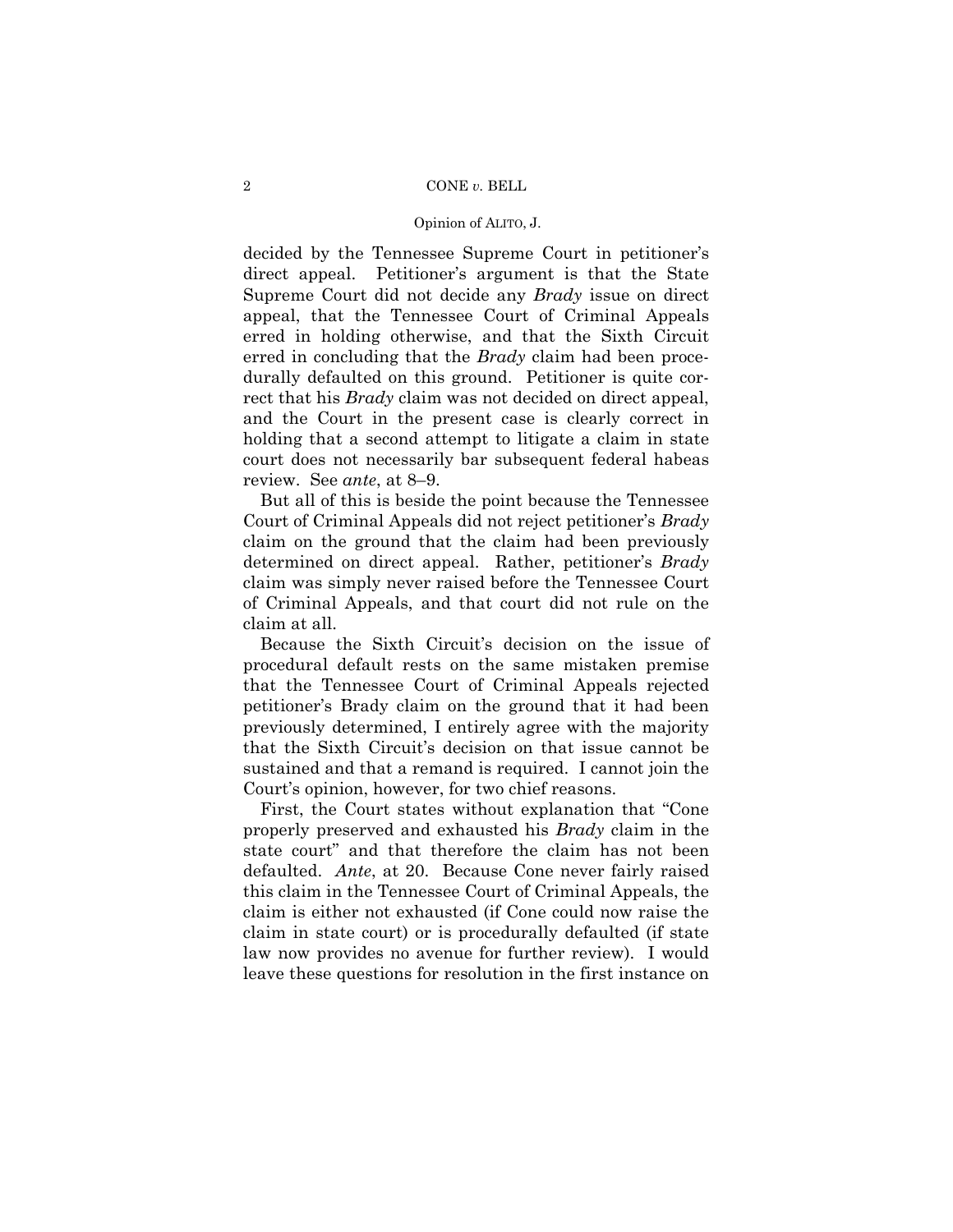remand.

 Second, the Court, again without explanation, remands this case to the District Court, not the Court of Appeals. I see no justification for this step.

I

 In order to understand the tangled procedural default issue presented in this case, it is necessary to review the far-from-exemplary manner in which the attorneys for petitioner and respondent litigated the *Brady* claim in the state courts.

 On direct appeal, petitioner did not raise any *Brady*  claim. As the Court notes, petitioner did claim that the State had violated a state discovery rule by failing to provide prior statements given by certain witnesses and that therefore the testimony of these witnesses should have been stricken. App. 114–117; *State* v. *Cone,* 665 S. W. 2d 87, 94 (Tenn. 1984). Although this claim concerned the State's failure to turn over information, it is clear that this was not a *Brady* claim.

 The first appearance of anything resembling the claim now at issue occurred in 1993 when petitioner's experienced attorneys filed an amendment to his second petition for postconviction relief in the Shelby County Criminal Court. This petition included a long litany of tangled claims. Paragraph 35 of this amended petition claimed, among other things, that the State had wrongfully withheld information demonstrating that one particular prosecution witness had testified falsely concerning "petitioner and his drug use." App. 13–14. This nondisclosure, the petition stated, violated not only the Fifth and Fourteenth Amendments to the Constitution of the United States (which protect the due process right on which *Brady* is based) but also the Fourth, Sixth, and Eighth Amendments to the United States Constitution and four provisions of the Tennessee Constitution.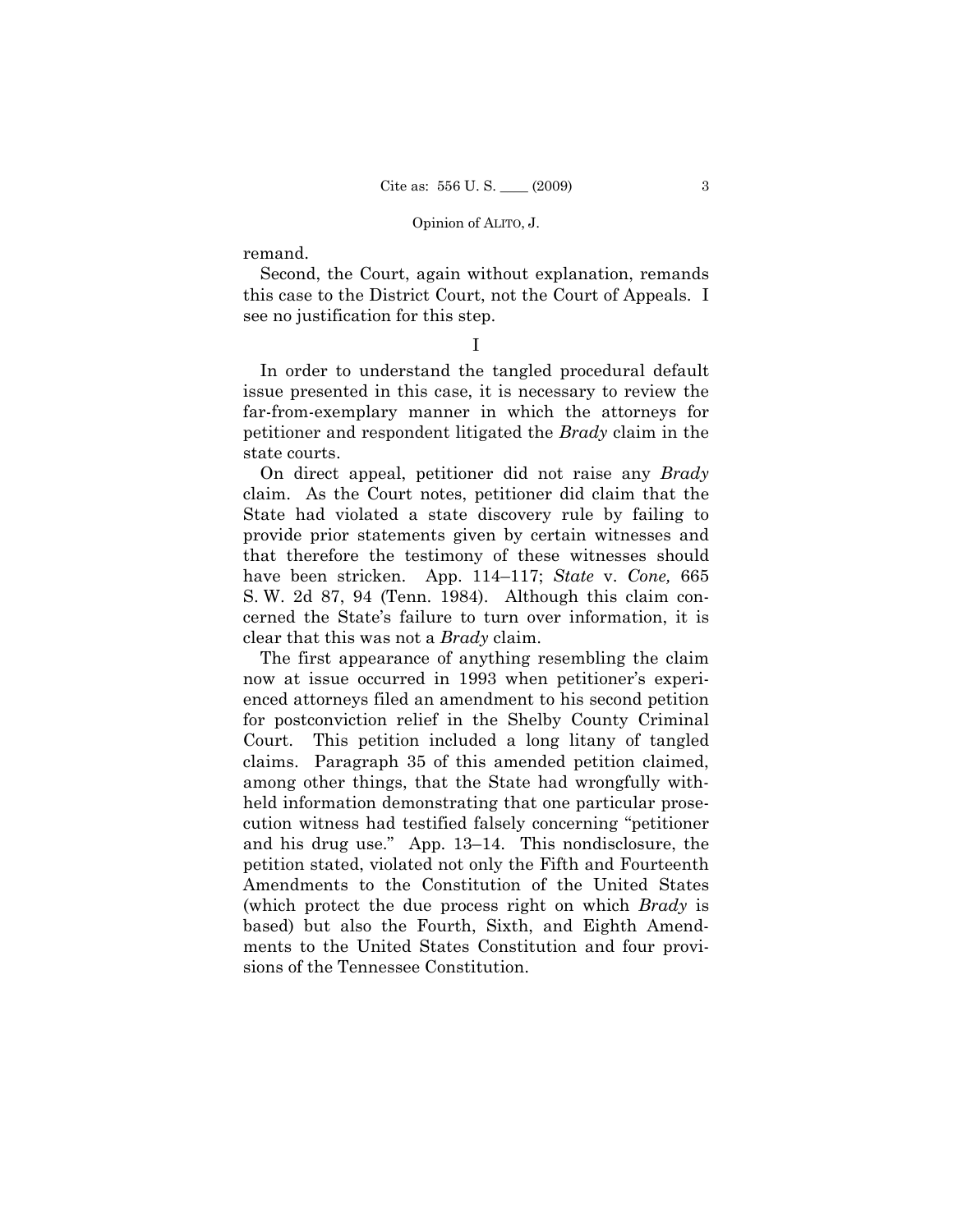#### 4 CONE *v.* BELL

#### Opinion of ALITO, J.

 Two months later, counsel for petitioner filed an amendment adding 12 more claims, including one (¶41) alleging that the State had abridged petitioner's rights by failing to disclose evidence that petitioner suffered from drug problems. *Id.,* at 20. According to this new submission, the nondisclosure violated, in addition to the previously cited provisions of the federal and state constitutions, five more provisions of the state constitution, including provisions regarding double jeopardy, see Tenn. Const., Art. I, §10, *ex post facto* laws, §11, indictment, §14, and open courts, §17.

 The Shelby County Criminal Court was faced with the task of wading through the morass presented in the amended petition. Under Tenn. Code Ann. §40–30–112  $(1990)$  (repealed 1995),<sup>3</sup> a claim could not be raised in a postconviction proceeding if the claim had been "previously determined" or waived. Citing the State Supreme Court's rejection on direct appeal of petitioner's claim that the prosecution had violated a state discovery rule by failing to turn over witness statements, the State incorrectly informed the court that the failure-to-discloseexculpatory-evidence claim set out in ¶41 had been "previously determined" on direct appeal. App. 15–16. The Shelby County Criminal Court rejected the claim on this ground, and held that all of petitioner's claims had either been previously determined or waived. *Id*.*,* at 22.

 Given the importance now assigned to petitioner's *Brady* claim, one might think that petitioner's attorneys would have (a) stressed that claim in the opening brief that they filed in the Tennessee Court of Criminal Ap-

<sup>3</sup>Tennessee law has since changed. Currently, the Tennessee Post-Conviction Procedure Act bars any second postconviction petition, see Tenn. Code Ann. §40–30–102 (2006), and permits the reopening of a petition only under limited circumstances, §40–30–117. These restrictions apply to any petition filed after the enactment of the Post-Conviction Procedure Act, even if the conviction occurred long before.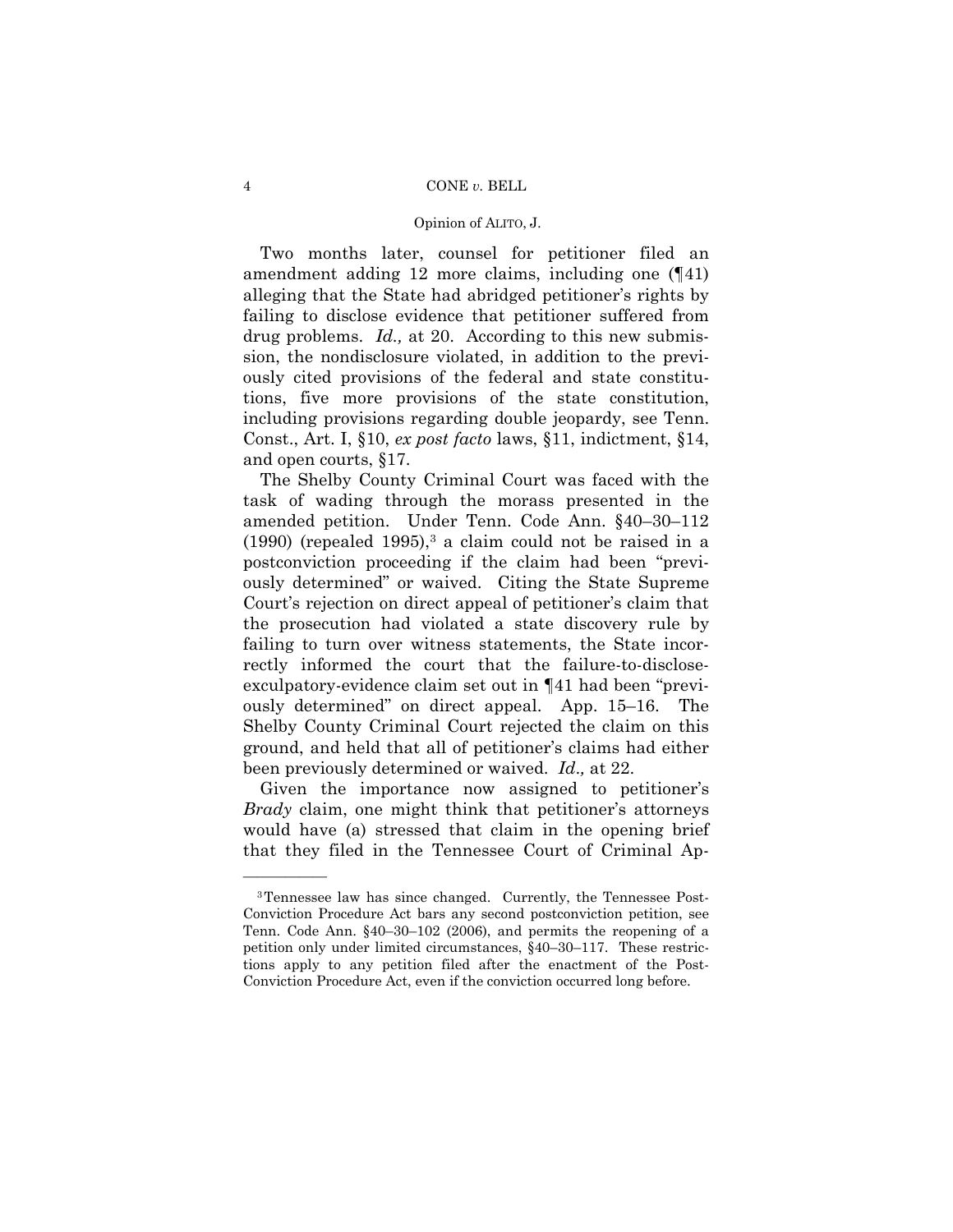peals, (b) pointed out the lower court's clear error in concluding that this claim had been decided in the direct appeal, and (c) explained that information supporting the claim had only recently come to light due to the production of documents under the State's public records act. But counsel did none of these things. In fact, the *Brady* claim was not mentioned at all.

 Nor was *Brady* cited in the reply brief filed by the same attorneys. The reply brief did contain a passing reference to "the withholding of exculpatory evidence," but the brief did not elaborate on this claim and again failed to mention that this claim had never been previously decided and was supported by newly discovered evidence.4

 The Tennessee Court of Criminal Appeals affirmed the decision of the lower state court, but the appellate court made no mention of the *Brady* claim, and I see no basis for concluding that the court regarded the issue as having been raised on appeal.

 Appellate courts generally do not reach out to decide issues not raised by the appellant. *Snell* v. *Tunnell*, 920 F. 2d 673, 676 (CA10 1990); see *Powers* v. *Hamilton Cty. Public Defender Comm'n*, 501 F. 3d 592, 609–610 (CA6 2007); see also *Galvan* v. *Alaska Dept. of Corrections,* 397 F. 3d 1198, 1204 (CA9 2005) ("Courts generally do not decide issues not raised by the parties. If they granted relief to petitioners on grounds not urged by petitioners,

<sup>4</sup>After referring to a long list of claims (not including any claim for the failure to disclose exculpatory evidence), the reply brief states:

<sup>&</sup>quot;[I]t is clear that meritorious claims have been presented for adjudication. These claims have not been waived and a remand for a hearing is essential in order to enable Mr. Cone to present evidence and prove the factual allegations, including those relating to his claims of ineffective assistance of counsel, Petition ¶¶15, 16, 44, R–67, 71 and 141 and of *the withholding of exculpatory evidence*. Petition ¶41, R–139." Reply Brief of Petitioner-Appellant in No. 02–C–01–9403–CR–0052, p. 5 (emphasis added) (hereinafter Reply Brief).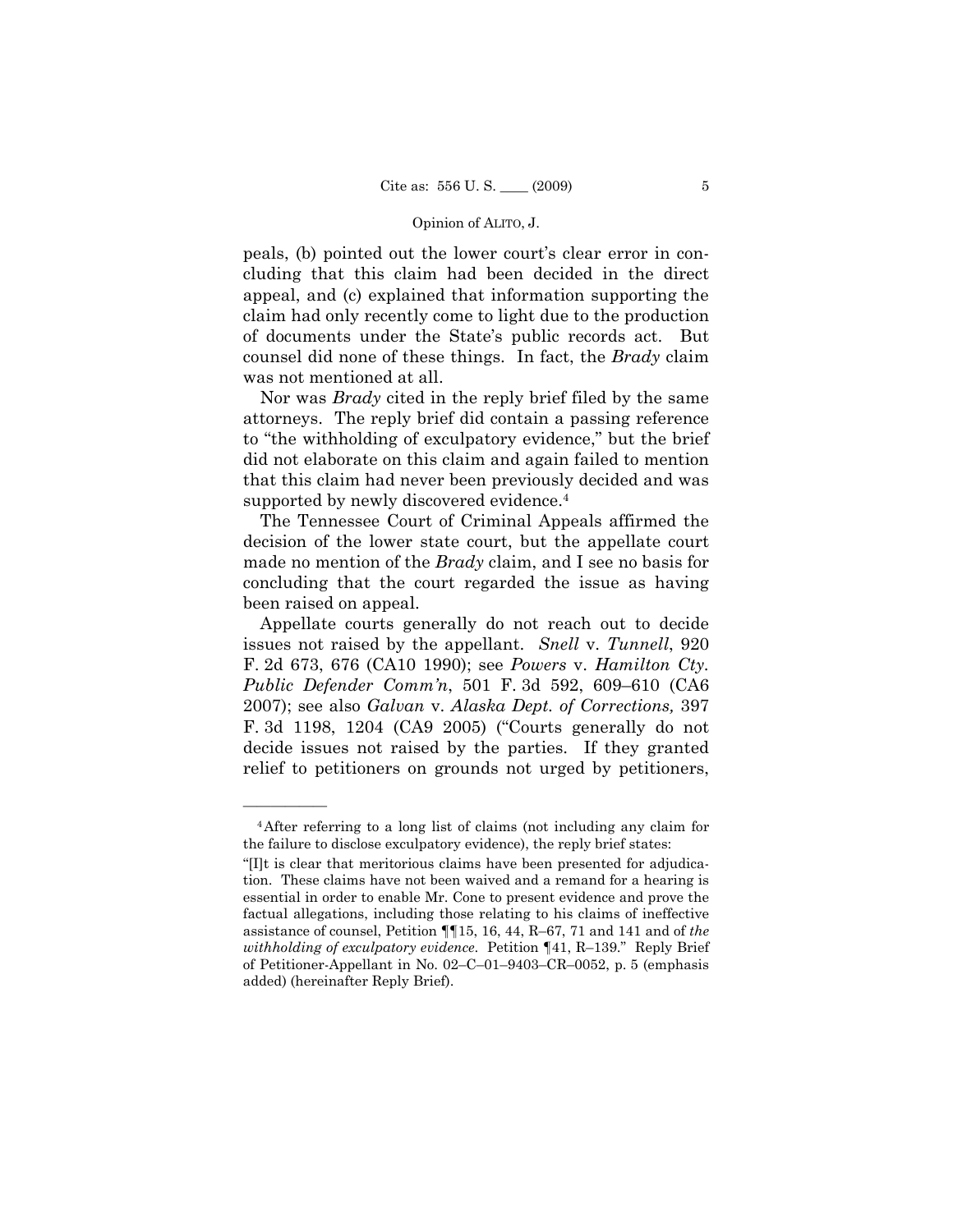respondents would be deprived of a fair opportunity to respond, and the courts would be deprived of the benefit of briefing" (footnote omitted)). Nor do they generally consider issues first mentioned in a reply brief. *Physicians Comm. For Responsible Medicine* v. *Johnson*, 436 F. 3d 326, 331, n. 6 (CA2 2006); *Doe* v. *Beaumont Independent School Dist.*, 173 F. 3d 274, 299, n. 13 (CA5 1999) (Garza, J., dissenting); *Doolin Security Sav. Bank, F. S. B.* v. *Office of Thrift Supervision*, 156 F. 3d 190, 191 (CADC 1998); *Boone* v. *Carlsbad Bancorporation, Inc.*, 972 F. 2d 1545, 1554, n. 6 (CA10 1992). And it is common to practice for appellate courts to refuse to consider issues that are mentioned only in passing. *Reynolds* v. *Wagner*, 128 F. 3d 166, 178 (CA3 1997) (citing authorities).

 The Tennessee Court of Criminal Appeals follows these standard practices. Rule 10(b) of that court states quite specifically: "Issues which are not supported by argument, citation to authorities, or appropriate references to the record will be treated as waived in this court." The court has applied this rule in capital cases, *State* v. *Dellinger*, 79 S. W. 3d 458, 495, 497, 503 (Tenn. 2002) (appendix to majority opinion); *Brimmer* v. *State*, 29 S. W. 3d 497, 530 (1998), and in others. See, *e.g.*, *State* v. *Faulkner*, 2001 WL 378540 (Tenn. Crim. App., Sept. 10, 2001) (73-year sentence for first-degree murder). And in both capital and noncapital cases, the court has refused to entertain arguments raised for the first time in a reply brief. See *State* v. *Gerhardt*, 2009 WL 160930 (Tenn. Crim. App., Jan. 23, 2009) (capital case); *Carruthers* v*. State*, 814 S. W. 2d 64, 68 (Tenn. Crim. App. 1991) (capital case); *Cammon* v. *State*, 2007 WL 2409568, \*6 (Tenn. Crim. App., Aug. 23, 2007) (noncapital case).<sup>5</sup> Thus, unless the Tennessee

<sup>5</sup> In a footnote in his reply brief, petitioner stated that he was not waiving any claim presented in the court below and asked the appellate court to consider all those claims. See Reply Brief 3, n. 1. But the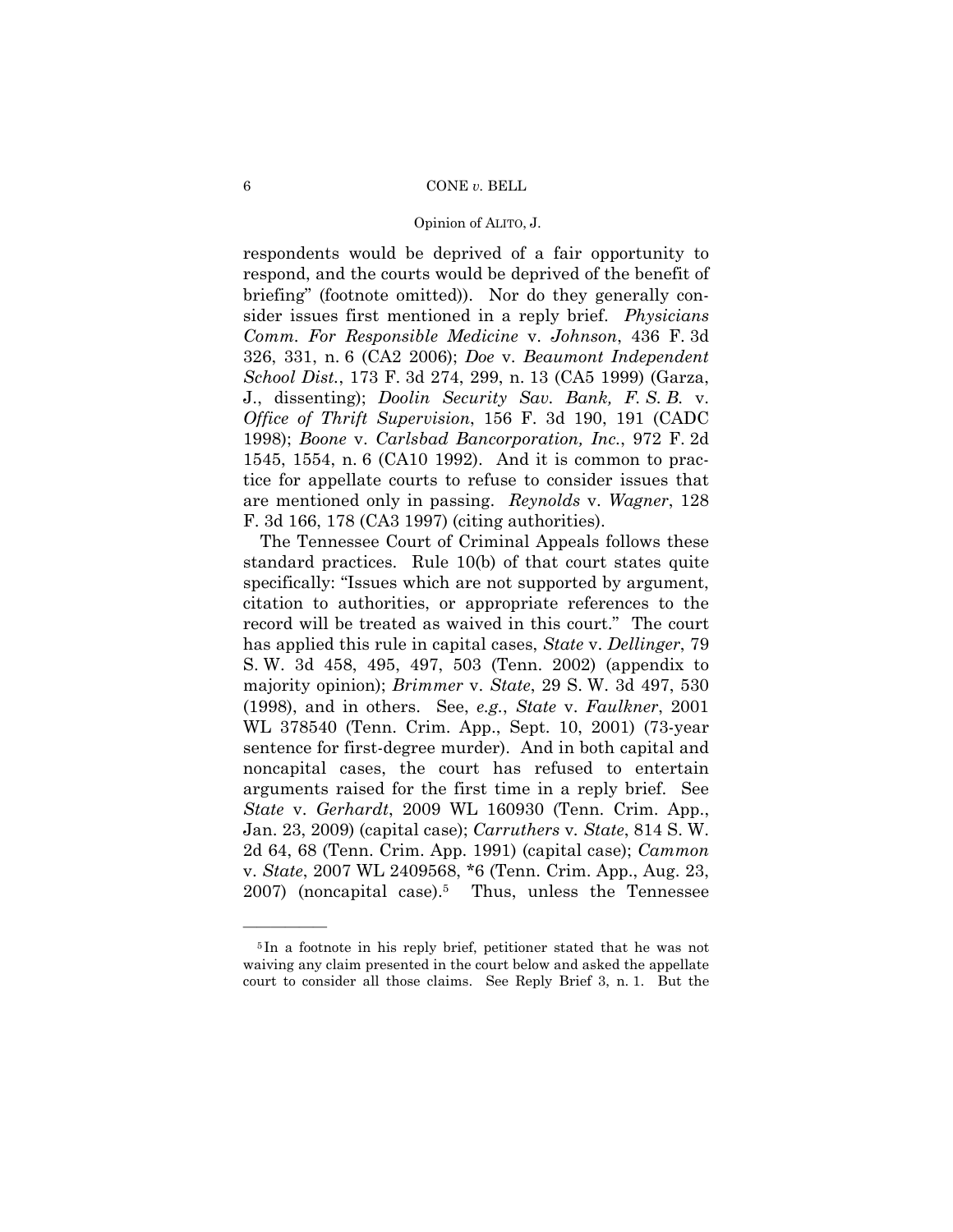Court of Criminal Appeals departed substantially from its general practice, that court did not regard petitioner's *Brady* claim as having been raised on appeal.

 In the decision now under review, the Sixth Circuit held that "[t]he Tennessee courts found that Cone's *Brady*  claims were 'previously determined' and, therefore, not cognizable in [his] state post-conviction action." 492 F. 3d 743, 756 (2007). In my judgment, however, there is no basis for concluding that the Tennessee Court of Criminal Appeals thought that any *Brady* issue was before it. A contrary interpretation would mean that the Tennessee Court of Criminal Appeals, disregarding its own rules and standard practice, entertained an issue that was not mentioned at all in the appellant's main brief and was mentioned only in passing and without any development in the reply brief. It would mean that the Tennessee Court of Criminal Appeals, having chosen to delve into the *Brady* issue on its own, ruled on the issue without even mentioning it in its opinion and without bothering to check the record to determine whether in fact the *Brady* issue had been decided on direct appeal. Such an interpretation is utterly implausible, and it is telling that the majority in this case cites no support for such an interpretation in the opinion of the Tennessee Court of Criminal Appeals' opinion.

 The Sixth Circuit's decision on the question of procedural default rests on an erroneous premise and must therefore be vacated.

## II

 I also agree with the Court that we should not affirm the decision below on the ground that the *Brady* claim lacks substantive merit. After its erroneous discussion of

Tennessee Court of Criminal Appeals has specifically held that claims may not be raised on appeal in this manner. See *Leonard* v. *State*, 2007 WL 1946662, \*21–\*22 (Tenn. Crim. App., July 5, 2007).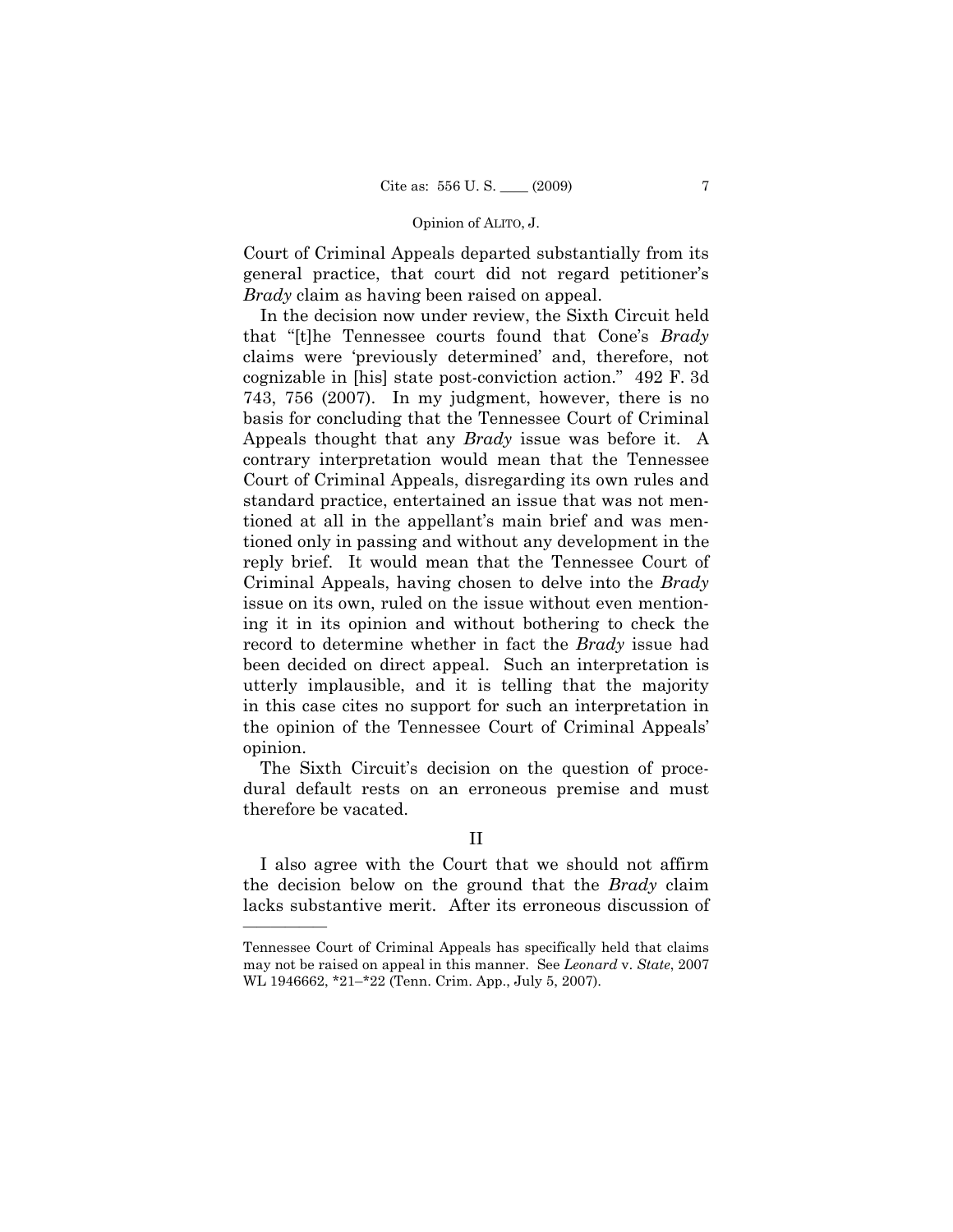#### 8 CONE *v*. BELL

#### Opinion of ALITO, J.

procedural default, the Sixth Circuit went on to discuss the merits of petitioner's *Brady* claim. In its 2001 opinion, the Court of Appeals recognized that the prosecution's *Brady* obligation extends not only to evidence that is material to guilt but also to evidence that is material to punishment. See *Cone* v. *Bell*, 243 F. 3d 961, 968 (2001) (citing *Pennsylvania* v. *Ritchie*, 480 U. S. 39, 57 (1987)). But neither in that opinion nor in its 2006 opinion did the court address the materiality of the information in question here in relation to petitioner's punishment. See 492 F. 3d, at 756 ("A review of the allegedly withheld documents shows that this evidence would not have overcome the overwhelming *evidence of Cone's guilt* in committing a brutal double murder and the persuasive testimony that Cone was not under the influence of drugs" (emphasis added)). Therefore, despite the strength of the arguments in JUSTICE THOMAS' dissent, I would leave that question to be decided by the Sixth Circuit on remand.

# III

 The Court, however, does not simply vacate and remand to the Sixth Circuit but goes further.

 First, the Court states without elaboration that petitioner "preserved and exhausted his *Brady* claim in the state court." *Ante*, at 20. As I have explained, petitioner did not fairly present his *Brady* claim in his prior appeal to the Tennessee Court of Criminal Appeals, and therefore that claim is either unexhausted or procedurally barred. If the State is not now foreclosed from relying on the failure to exhaust, see 28 U.S.C.  $\S 2254(b)(3)$ , or on procedural default,<sup>6</sup> those questions may be decided on remand.

<sup>6</sup>Unlike exhaustion, procedural default may be waived if it is not raised as a defense. *Banks* v. *Dretke*, 540 U. S. 668, 705 (2004) (allowing for waiver of "procedural default" "based on the State's litigation conduct" (citing *Gray* v. *Netherland*, 518 U. S. 152, 166 (1996))). Here, it appears that the State has consistently argued that petitioner's